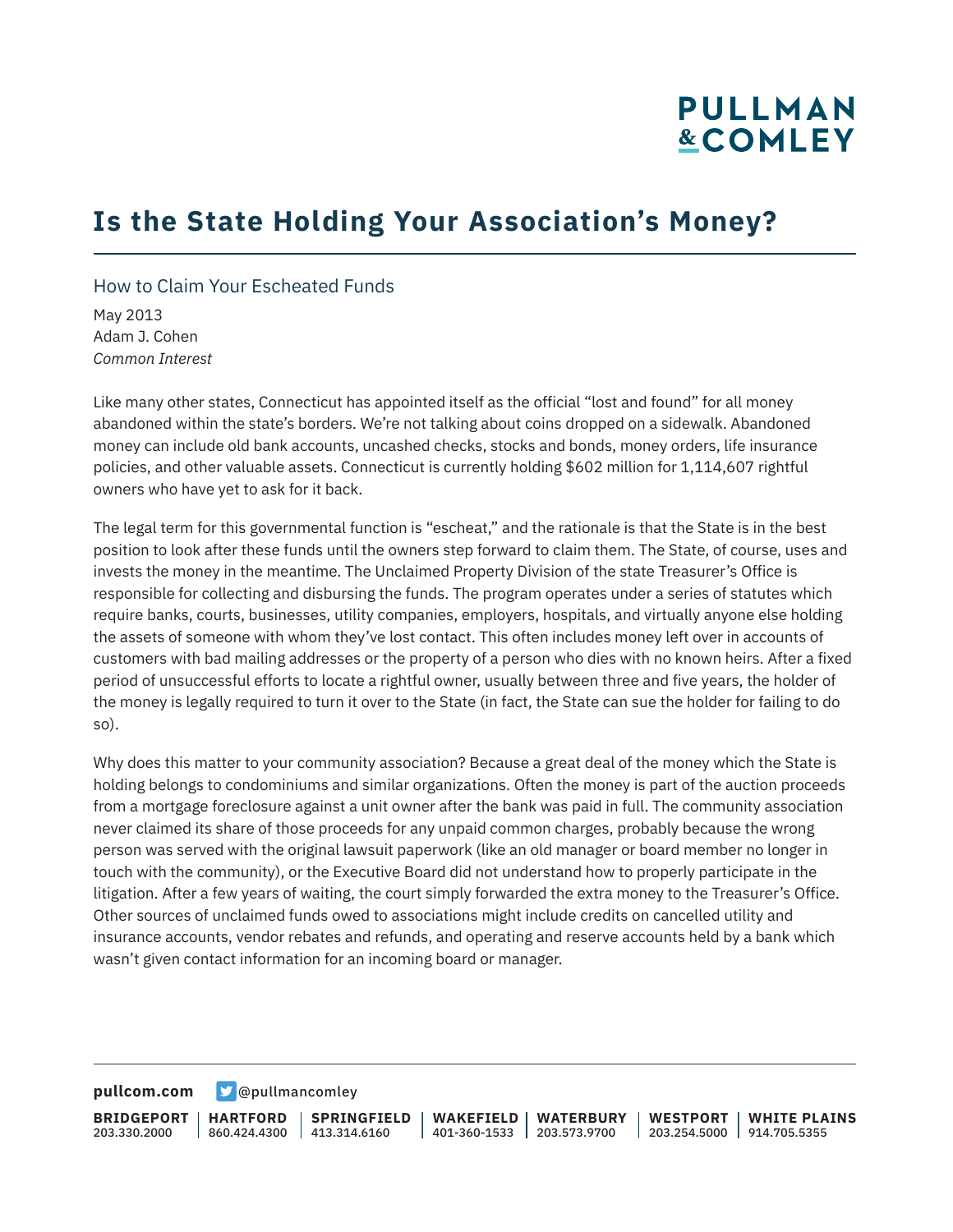# **PULLMAN &COMLEY**

### Is the State Holding Your Association's Money?

The amount held by the State in these situations may be only a few dollars, or it might be thousands. During the last fiscal year, the State returned a record \$83 million to 18,381 claimants. That's an average of over \$4,500 to each claimant just for stepping forward to claim their own money which someone else didn't know how to forward them. Usually the only reason escheated money remains unclaimed is because the rightful owner had no idea it existed. Fortunately, in the internet age, the process for discovering and claiming escheated funds is relatively simple. The Treasurer's Office maintains a website that makes it very easy to look up whether your association is owed any money. There is no deadline; no matter how many years have passed since the money was abandoned, the State will honor a proper claim and send a check to the rightful owner or his descendants.

Go to www.CTbiglist.com and enter your association's name in the "last name" field. If listings appear, you can click on them to create a claim form which will tell you the nature of the unclaimed assets and which you can fill out and print to submit by mail. Be careful – after you click on the confirmation button to create the claim form, the website will block later access to the listing (to prevent duplicate claims), so don't quit before finishing the entire procedure. When you mail in the completed form, you will need to include:

(1) written proof of your right to submit the claim on the association's behalf, such as a management contract or a signed board resolution;

(2) a document showing the association's federal ID number, such as a copy of a federal tax return or a typed (not handwritten) W-9 form;

(3) copies of your own driver's license and social security card; and

(4) if the funds were deposited with two name-identifiers (like the association and a management company), a letter from the depositor confirming that either one may properly claim ownership. Large companies that regularly process escheats will have an "unclaimed funds department" available to help.

After the Treasurer's Office verifies the claim paperwork, you can expect a check to be mailed out to the association a few weeks later. Unfortunately the website will not reveal the dollar amount being held. Instead, you just have to submit the claim and wait for the Treasurer's Office to respond with the details.

While you're at it, try entering your own name on the website as well. The State just might be holding money for you personally as well.

*Adam J. Cohen is an attorney with the Law Firm of Pullman & Comley, LLC headquartered in Bridgeport, Connecticut. As the Chair of its Community Associations Section, he represents and gives seminars to condominiums, tax districts, and other communities in matters ranging from amendments of governing*